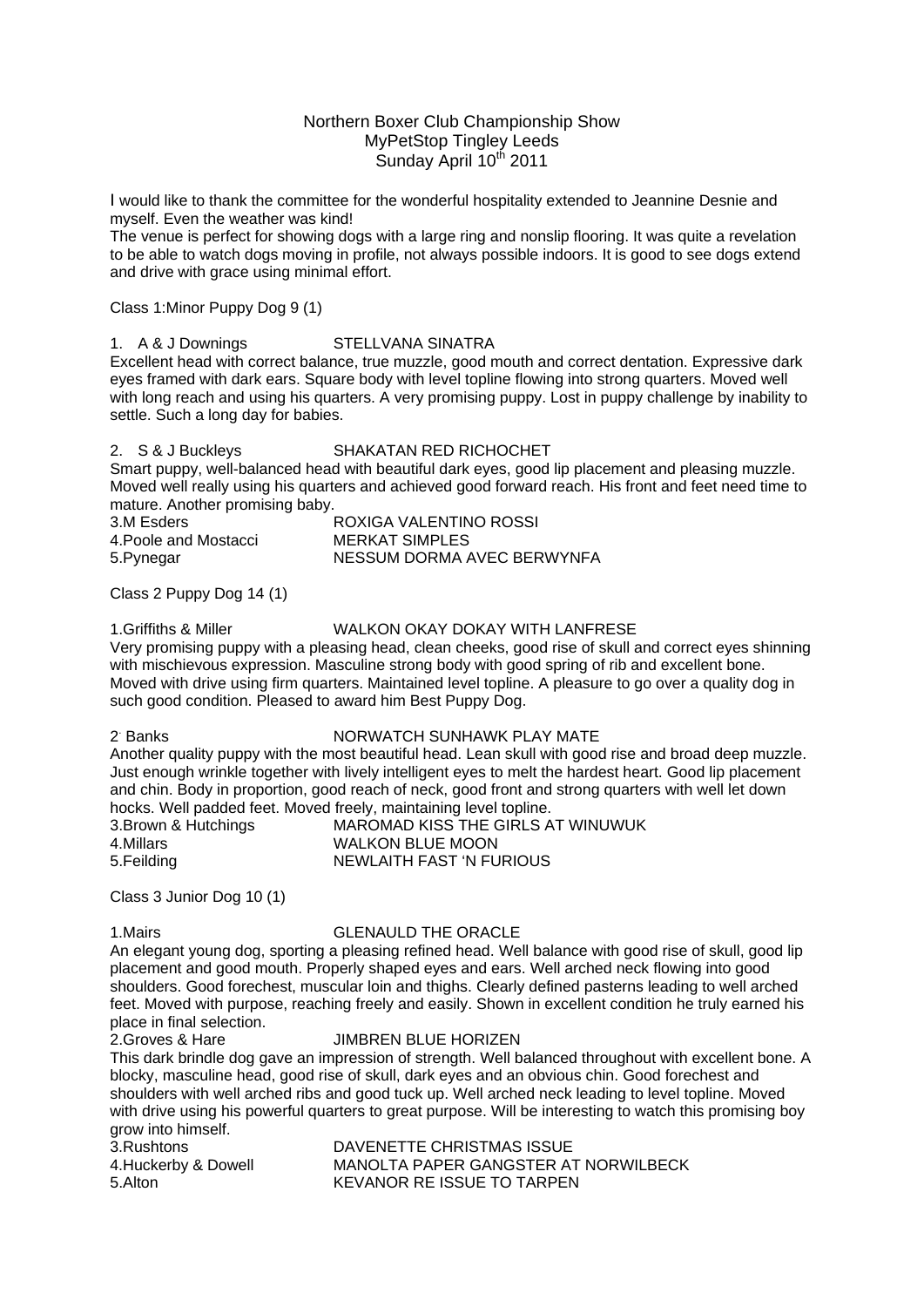Class 4. Yearling Dog 11 (2)

| 1. Laidlaw and Stocktons<br>2.Mairs<br>with drive covering the ground with ease.                                                                                           | ROAMARO READ ALL ABOUT IT WITH KIZTOK<br>Balanced masculine head with good width of muzzle and excellent rise of skull. Well laid shoulders,<br>well defined quarters and good feet. Moved freely fully extending his forward reach.<br>CARMOND GERRY WEBBER AT GLENAULD JW<br>At last a red! Clean well-balanced head. Beautiful elegant body displaying no exaggeration. Good<br>shoulders and front, a lovely reach of neck, correct spring of rib and tight elbows. Good feet. Moved   |
|----------------------------------------------------------------------------------------------------------------------------------------------------------------------------|--------------------------------------------------------------------------------------------------------------------------------------------------------------------------------------------------------------------------------------------------------------------------------------------------------------------------------------------------------------------------------------------------------------------------------------------------------------------------------------------|
| 3. Wimbush                                                                                                                                                                 | REDMOL MONEY FOR NOTHING                                                                                                                                                                                                                                                                                                                                                                                                                                                                   |
| 4. Thompson<br>5.McDonald                                                                                                                                                  | <b>LATCHKEY CELEBRITY ICON</b><br>YETEB MANHATTAN                                                                                                                                                                                                                                                                                                                                                                                                                                          |
| Class 5 Novice Dog 2                                                                                                                                                       |                                                                                                                                                                                                                                                                                                                                                                                                                                                                                            |
| 1. Cairns Groves & Hare<br>developed quarters. Moved with enthusiasm.<br>2. Wilkinson<br>his handler.                                                                      | <b>GALICAR INAKERFUFFLE</b><br>Compact masculine and strong exuding power. Blocky well balanced head with a good depth of<br>muzzle. A very naughty expression. Good size teeth. Well-arched neck and good shoulders with well<br><b>RIMRU HEAVEN SENT</b><br>Plain head with a sweet expression. Good mouth. Shown in excellent condition. Not totally at one with                                                                                                                        |
| Class 6. Debutante Dog 4<br>1.Hepworth<br>clean condition. The only red in the line up!<br>2.Feilding<br>move.<br>3.MaVay<br>4.Brunton                                     | DOT TO DOT AT KAOTIC<br>A tall red with a clean head of good type. Flowing lines through neck and shoulders with a level<br>topline. Excellent bone and good muscular quarters. Long striding action on the move. Shown in lovely<br>MIMATELI BOBBY BUSTA<br>Masculine dog with a strong head. Broad muscular body with good bone. Used himself well on the<br>KAMILWOOD DESIGNED BY RUBY FOR LOCHSUNART<br><b>DALMAMIE FIRE CRACKER</b>                                                   |
| Class 7. Graduate Dog 10 (1)<br>1.James<br>movement won him the class. Considered in the challenge for the C.C.<br>2. Isaac's<br>strong quarters. Shown in good condition. | MAROMAD LOVE AT FIRST SIGHT<br>Well grown dog with a square head with good width of muzzle and obvious chin. Smart outline short<br>deep body and good tuck up. Level topline and good tailset. Well muscled quarters. Excellent profile<br>LYMPLESHAM LORD OF THE DANCE JW ScCM<br>A dog I have judged before as a youngster and did not disappoint. Tall with good reach of neck and<br>square shape well balanced clean head with super expression. Moved well with powerful drive from |
| 3 Mackaw                                                                                                                                                                   | CALIAN CRASH RANG WALLOP                                                                                                                                                                                                                                                                                                                                                                                                                                                                   |

3.Mackay CALJAN CRASH BANG WALLOF<br>4.Jones TYBERG ROCCO BAROCCO 4.Jones TYBERG ROCCO BAROCCO VANDEROB DESIGNARE AT GLENAULD JW